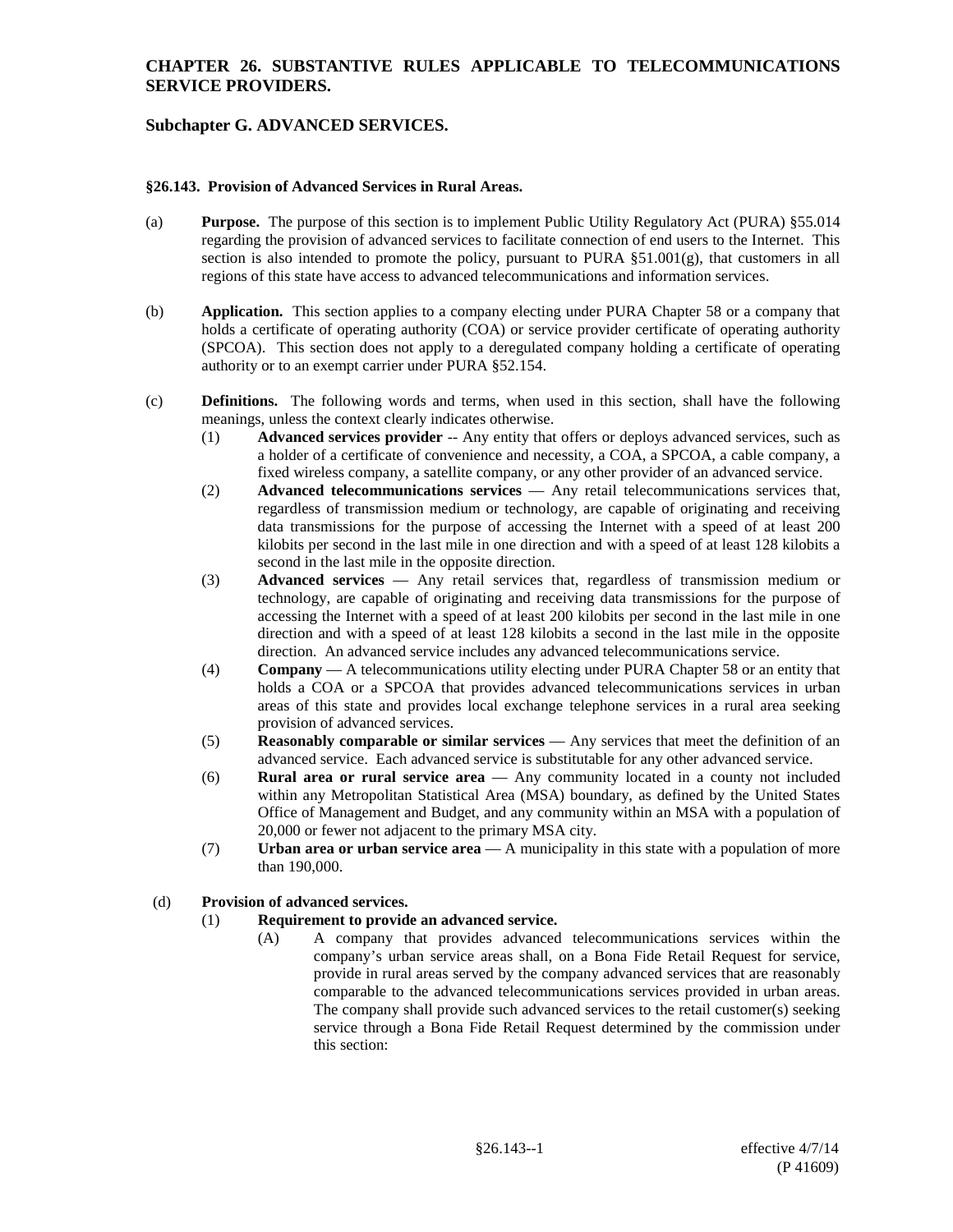#### **Subchapter G. ADVANCED SERVICES.**

- (i) at reasonably comparable prices, terms, and conditions to the prices, terms, and conditions for similar advanced telecommunications services provided by the company in proximate urban areas; and
- (ii) within 15 months after notice of the Bona Fide Retail Request for those services is published in the *Texas Register*.
- (B) A company that provides advanced services in a rural area pursuant to a Bona Fide Retail Request shall provide advanced services to any subsequent retail customer(s) located within 14,000 26-gauge cable feet or its equivalent of the same central office as determined for the original Bona Fide Retail Request under this section:
	- (i) at reasonably comparable prices, terms, and conditions to the prices, terms and conditions for similar advanced services provided by the company in proximate urban areas; and
	- (ii) within a reasonably comparable period of time as the period of time a company provides advanced telecommunications services to the company's subsequent retail advanced services customers located in proximate urban areas.
- (C) A company meets the requirement of providing a reasonably comparable advanced service if the company has provided the requested or a reasonably comparable advanced service in accordance with this section either:
	- (i) directly; or
	- (ii) through a business arrangement with an advanced services provider.
- (D) A company shall not be required to provide advanced services in a rural area when an advanced services provider is already providing advanced services in the rural area seeking an advanced service at the time of the Bona Fide Retail Request or within 15 months after notice of the Bona Fide Retail Request is published in the *Texas Register*. When determining if another provider is already providing an advanced service in a rural area, the commission shall, with information available to the public, consider:
	- (i) whether an advanced services provider is actively marketing an advanced service in the rural area;
	- (ii) whether an advanced services provider is offering, directly or indirectly, installation and repair services for facilities and equipment necessary for the provision of the advanced service;
	- (iii) whether customers in the rural area are able to receive installation and repair services necessary for facilities and equipment;
	- (iv) whether the price of installation and repair services are reasonably comparable to prices in proximate urban areas; and
	- (v) whether an advanced services provider or distributor is located within or near the rural area.
- (E) The absence of an Internet service provider is a factor to be considered, but necessarily an exception, when requiring a company to provide advanced services in a rural area.
- (F) This section may not be construed to require a company to:
	- (i) begin providing services in a rural area in which the company does not provide local exchange telephone service;
	- (ii) provide advanced services in a rural area of this state unless the company provides advanced telecommunications services in urban areas of this state; or
	- (iii) provide a specific advanced service or technology in a rural area.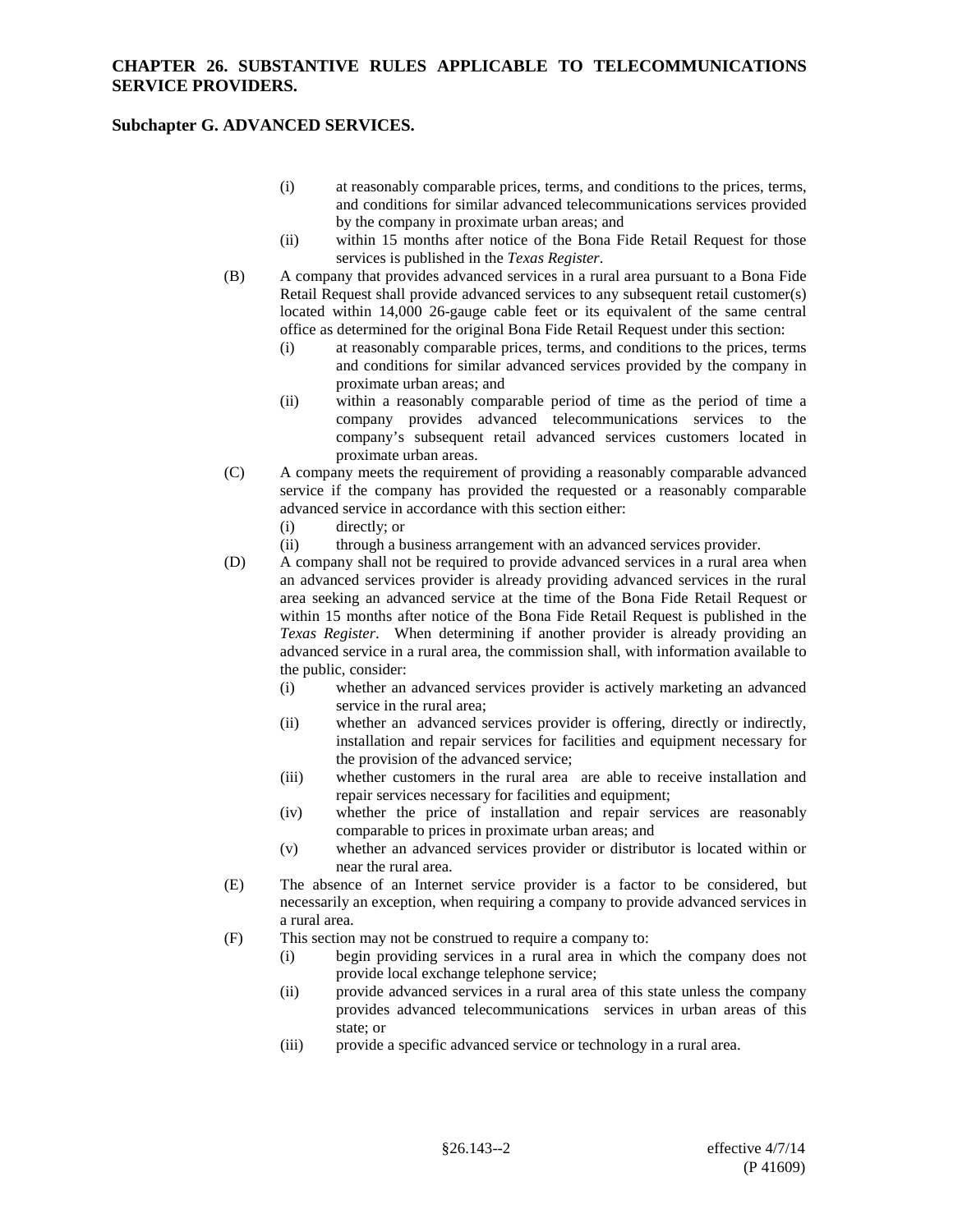# **Subchapter G. ADVANCED SERVICES.**

- (2) **Reasonably comparable price, terms, and conditions.** Advanced services provided by a company to a rural area pursuant to paragraph (1) of this subsection must be provided at prices, terms, and conditions that are reasonably comparable to the prices, terms, and conditions for similar advanced telecommunications services provided by the company in proximate urban areas.
	- (A) Reasonably comparable prices.
		- (i) If a monthly retail price for an advanced service is within 140% of the monthly retail price of the advanced telecommunications service offered in the same company's proximate urban service area, there shall be a rebuttable presumption that the price is reasonably comparable. A promotional rate for an advanced telecommunications service shall not be considered a monthly retail price if it is offered for less than four months.
		- (ii) When considering whether a price is reasonably comparable, the commission shall consider the distance, terrain, and features of the rural area seeking the advanced service.
		- (iii) A company may rebut the 140% presumption by showing that a higher price is necessary to recover its reasonable costs in providing the advanced service.
		- (iv) Any interested person may rebut the 140% presumption by showing that a lower price will allow a company to recover its reasonable costs in providing the advanced service.
		- (v) Any company or interested person seeking to rebut the 140% presumption by showing that a higher or lower price is warranted must do so during the Commission Selection Proceeding under subsection (f)(4) of this section. Any dispute regarding a company's reasonably comparable price must be resolved during the Commission Selection Proceeding under subsection (f)(4) of this section.
	- (B) Reasonably comparable terms and conditions.
		- (i) Reasonably comparable terms and conditions are those terms and conditions applicable to the provision of advanced services in a rural area that are similar to the terms and conditions for advanced telecommunications services provided by the same company in proximate urban areas.
		- (ii) A company may require a term commitment for all persons seeking advanced services under a Bona Fide Retail Request. When considering whether a term commitment is reasonably comparable, the commission shall consider the distance, terrain, and features of the rural area seeking the advanced service.
- (e) **Requesting competitive response for provision of advanced services.** A person(s) in a rural area seeking provision of an advanced service shall first submit a request for a competitive response for provision of those services. The request need not conform to the requirements of a Bona Fide Retail Request unless the requesting person(s) intends to seek provision of an advanced service under the Bona Fide Retail Request process in subsection (f) of this section.

#### (1) **Requesting advanced services.**

- (A) Any person(s) in a rural area seeking the provision of advanced services shall submit a written request to the commission for posting on the commission website.
- (B) The written request must include the name, address, and telephone number of a contact person.
- (C) Within five working days after receipt, the commission shall post the request for advanced services on the commission's website.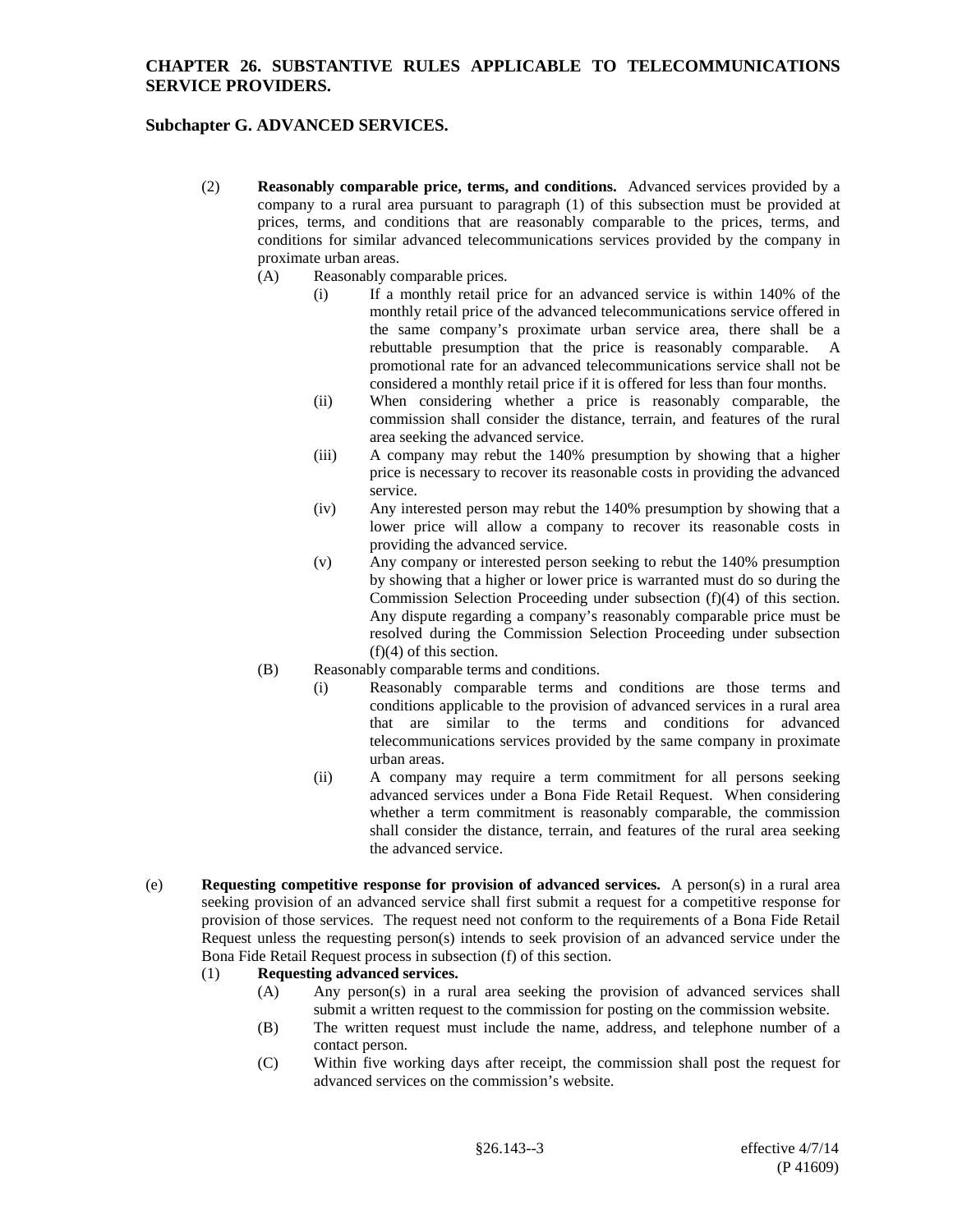# **Subchapter G. ADVANCED SERVICES.**

- (D) The commission shall post on the commission website:
	- (i) the name, address, and telephone number of the contact person;
	- (ii) the number of lines requested;
	- (iii) the number of customers requesting service;
	- (iv) the location of the rural area seeking the advanced service; and
	- (v) any other information the commission deems relevant.

#### (2) **Competitive response.**

- (A) After posting on the website, any company or advanced service provider may submit to the contact person a proposal to provide advanced services to the person(s) seeking advanced services.
- (B) Proposals must be submitted to the contact person within 50 days after the request was posted and provide for deployment of the advanced service within 15 months after the request was posted by the commission.
- (C) The person(s) seeking advanced services may negotiate with and select a provider based upon all of the proposals received.
- (D) If no advanced services provider has committed to provide advanced services to the person(s) submitting a request within 60 days after the request was posted by the commission, the contact person shall notify the commission. Upon notification, the contact person may ask that the commission establish a proceeding to determine that the request is a Bona Fide Retail Request.

#### (f) **Bona Fide Retail Request process.**

#### (1) **Commission proceeding to determine a Bona Fide Retail Request.**

- (A) Upon request under subsection (e)(2)(D) of this section, the commission shall determine whether a request is a Bona Fide Retail Request. This request may be processed administratively.
- (B) Any interested person may present written comments or objections, setting forth the basis of any facts in dispute, regarding whether the request is a Bona Fide Retail Request under this section.
- (2) **Bona Fide Retail Request.** A Bona Fide Retail Request must:
	- (A) include a written request for at least 150 lines for service within 14,000 26-gauge cable feet or its equivalent of the same central office in a rural area;
	- (B) contain the name, address, telephone number, and signature of the retail customer(s) seeking service, the advanced service(s) requested, and the date of the request;
	- (C) contain the name, address, and telephone number of a contact person;
	- (D) state whether an advanced services provider is already providing, is contracted to provide, or is willing to provide advanced services in the rural area seeking the advanced service; and
	- (E) state whether an Internet service provider is providing or commits to provide functional Internet connectivity in the rural area seeking the advanced service.
- (3) **Notice of Bona Fide Retail Request**. After determination that a request is a Bona Fide Retail Request, the commission shall:
	- (A) notify electronically or by mail all companies electing under PURA Chapter 58 and all COA and SPCOA holders of the Bona Fide Retail Request;
	- (B) post notice of the Bona Fide Retail Request on the commission website; and  $(C)$  publish notice of the Bona Fide Retail Request in the Texas Register.
	- publish notice of the Bona Fide Retail Request in the Texas Register.
	- (D) The commission shall include in the notification, post on the commission website, and publish in the Texas Register:
		- (i) the name, address, and telephone number of the contact person;
		- (ii) the number of lines requested;
		- (iii) the number of customers requesting service;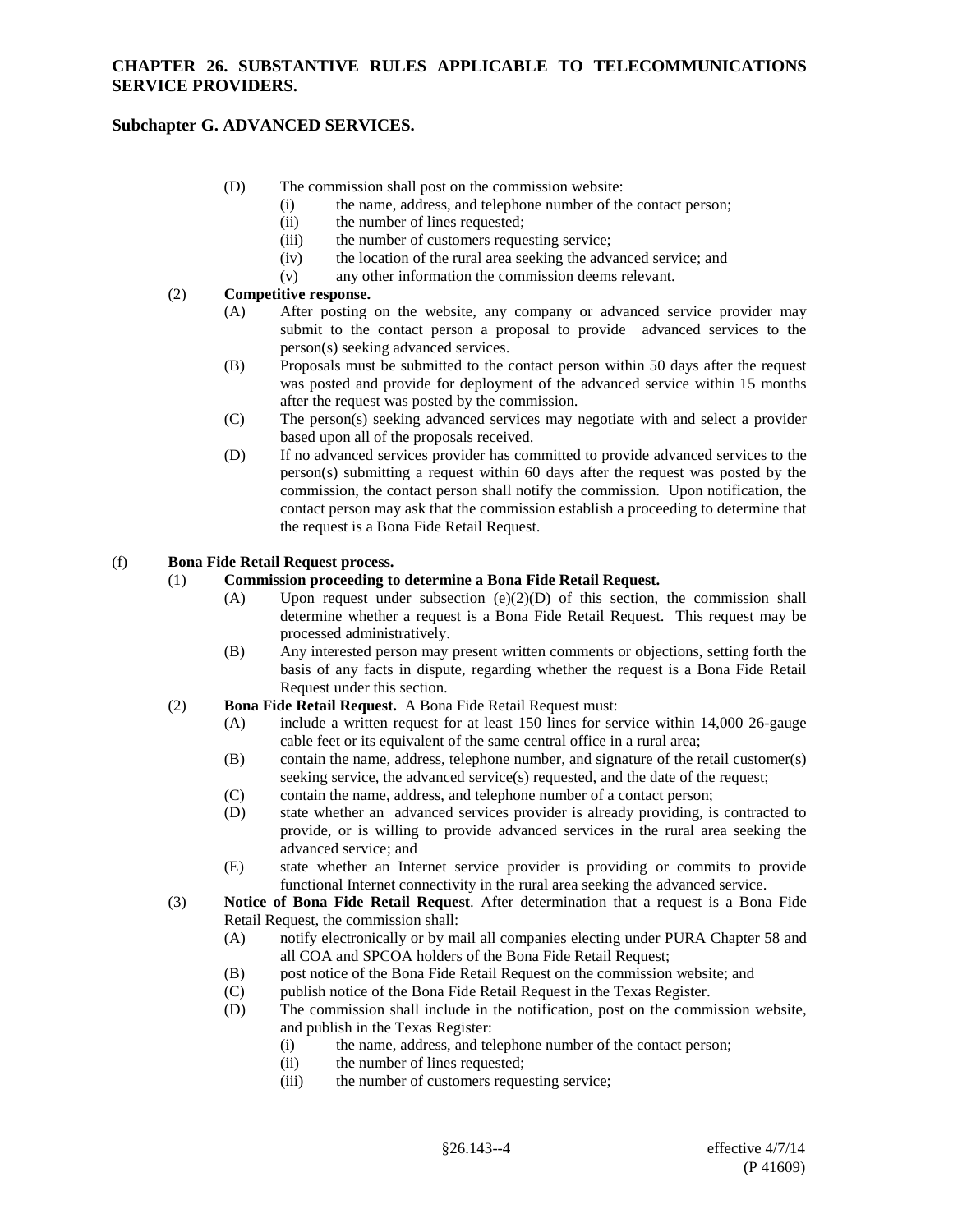# **Subchapter G. ADVANCED SERVICES.**

- (iv) the location of the rural area; and
- (v) any other information the commission deems relevant.
- (4) **Commission selection proceeding.** After notification of the Bona Fide Retail Request, the commission shall establish a proceeding to select the company or companies obligated to provide an advanced service.
	- (A) Company response. Each company subject to this section for the rural area seeking advanced services shall submit a proposal for the provision of one or more advanced services to the retail customer(s) seeking service through the Bona Fide Retail Request determined by the commission under this section.
		- (i) Each company shall submit its proposal within 30 days after publication of the Bona Fide Retail Request notice in the Texas Register.
		- (ii) All proposals shall comply with the requirements of subsection (d) of this section.
		- (iii) A company required to submit a proposal may contest the obligation to serve by setting forth the basis of its challenge. The company must, however, file its proposal as required by this subsection.
	- (B) Company response exemption. A company subject to this section for the rural area seeking advanced services is presumed to be exempt from the requirements of this subsection and is not required to submit a proposal for the provision of advanced services if, at the time the Bona Fide Retail Request is published in the *Texas Register*, the company served fewer than 150 local exchange telephone service lines within 14,000 26-gauge cable feet or its equivalent of the same central office as determined for the Bona Fide Retail Request under this section in the last month of the most recent quarterly reporting period submitted to the commission pursuant to Local Government Code, Chapter 283.
	- (C) Commission determination. Within 150 days after notice of the Bona Fide Retail Request is published in the *Texas Register*, the commission shall determine the selected company or companies obligated to serve the retail customer(s) seeking service through the Bona Fide Retail Request determined by the commission under this section.
	- (D) Selection criteria. When selecting the company or companies obligated to serve, among other factors the commission may deem relevant, the commission shall consider:
		- (i) the overall quality of telecommunications service in the rural area;
		- (ii) the characteristics and attributes of network facilities in the rural area;
		- (iii) the terrain and geographic features of the rural area;
		- (iv) the number of local exchange telephone service providers in the rural area;
		- (v) the population and population density of the rural area;
		- (vi) the number of local exchange telephone service customers the company serves in the rural area;
		- (vii) the manner or method by which the company provides local exchange telephone service in the rural area;
		- (viii) whether a company that provides local exchange service through resale or unbundled network element platform can purchase advanced services through resale or unbundled network element platform in the rural area;
		- (ix) the extent to which the selection may prohibit or have the practical effect of prohibiting the ability of any company to provide local exchange telephone service in rural areas;
		- (x) a company's planned response for subsequent requests for service within 14,000 26-gauge cable feet or its equivalent of the same central office as determined for the original Bona Fide Retail Request under this section;